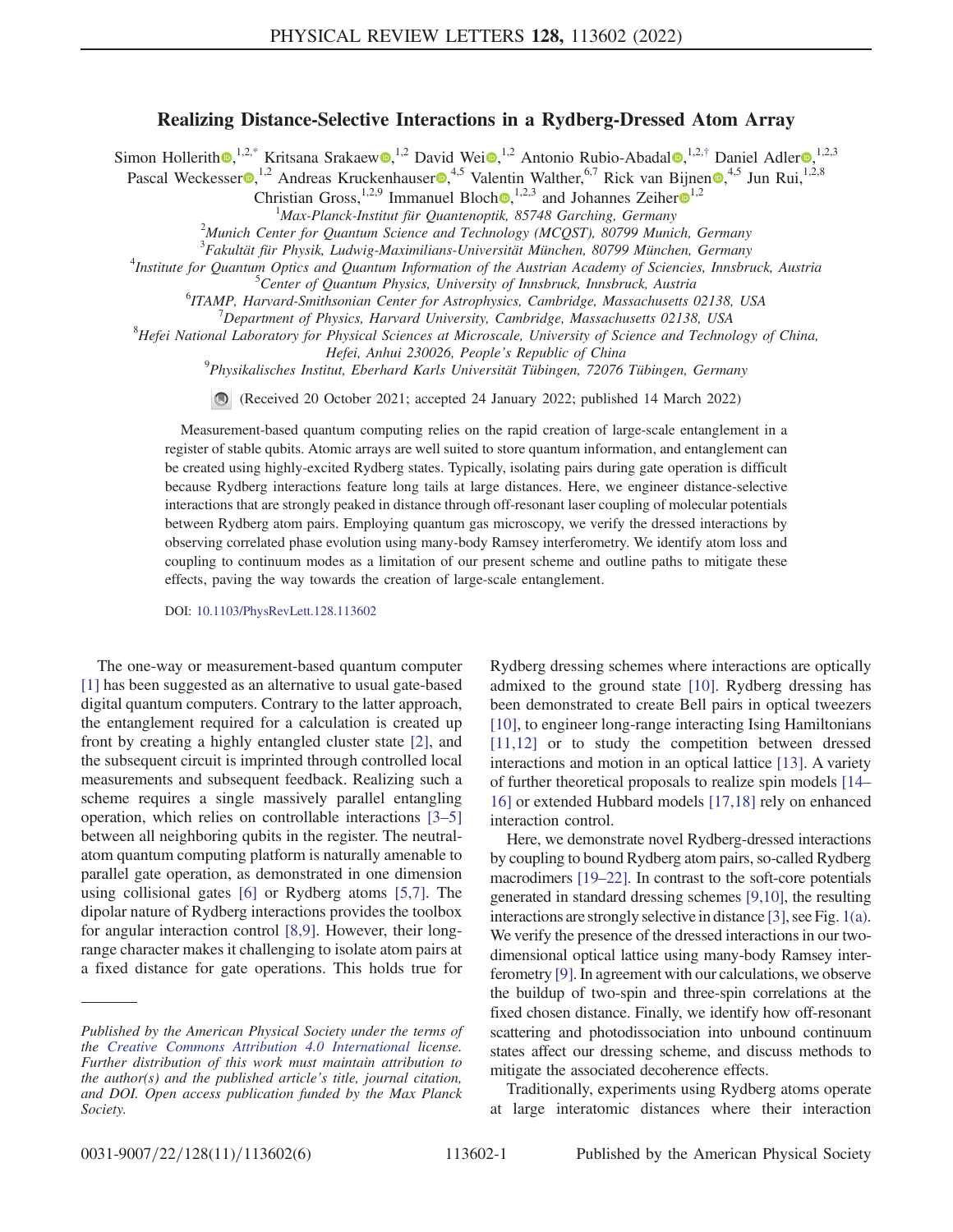<span id="page-1-0"></span>

FIG. 1. Two-color Rydberg macrodimer dressing. (a) Utilizing macrodimer potentials for Rydberg dressing provides strongly localized interactions (blue), which are in stark contrast to typical soft-core interactions  $J_{\rm sc}$  obtained by coupling to asymptotic interaction curves (gray). Crosses denote the distances present in the array. The spins are arranged in a two-dimensional square array with a spacing  $a_{lat}$  and are illuminated by the UV laser with wave vector  $\mathbf{k}_{uv}$  oriented along the diagonal direction of the array and parallel to the magnetic field **B**. At an interatomic distance  $R = \sqrt{2}a_{lat}$  and an orientation **R**||**B**, where the molecular Rabi couplings feature a narrow maximum, we expect to achieve a spin coupling  $J_{\text{th}} = 2\pi \times 370(40)$  Hz. (b) At large distances, Rydberg interaction potentials are described by van der Waals interactions (gray marker). At smaller distances, one finds macrodimer binding potentials energetically shifted by  $U^{\nu}$  from the asymptotic state  $|ee\rangle$  (blue marker). (c) We perform a two-photon excitation scheme from the ground state  $|\uparrow \uparrow \rangle$  via intermediate states  $|\uparrow e \rangle$ ,  $|e \uparrow \rangle$  detuned by  $\Delta$  to molecular states  $|\Psi^{\nu} \rangle$  using Rabi couplings  $\Omega_{sb}$  and  $\Omega_c^{\nu}$ . In our dressing sequence, we work at finite two-photon detunings  $\delta_{\nu}$  to the molecular states. The two excitation fields are generated by modulating sidebands at frequencies  $\omega_c \pm \omega_{sb}$  on our UV frequency  $\omega_c$ . (d) Performing atom-loss spectroscopy, we find the vibrational spectrum slightly blue-detuned from the single-photon Rydberg transition coupled by the red sideband (here for  $\omega_{sb} = 2\pi \times 723$  MHz).

potentials are well described by their asymptotic van der Waals character [[23](#page-4-20)]. In the nonperturbative regime at closer distances and large interaction energies, crossings of pair potentials naturally occur. Avoided crossings then give rise to macrodimer binding potentials [[22](#page-4-19)], see Fig. [1\(b\)](#page-1-0). Dressing to a vibrational series of these macrodimers leads to a fundamentally different interaction profile, which peaks at the distance matching the minimum of the binding potential, see Fig. [1\(a\)](#page-1-0). At the same time, long-distance tails are absent because the coupling to asymptotic pair potentials is negligibly small [\[3](#page-4-4),[24](#page-5-0)]. The width of the narrow interaction peaks is typically limited by the width of the ground state wave packet in the optical trap, which requires exquisite control over the motional states. Furthermore, the dressed interactions depend critically on the orientation of the molecular states relative to applied fields and light polarizations [[25](#page-5-1)].

Our experiments started with a two-dimensional square atom array of about two hundred <sup>87</sup>Rb atoms in the electronic ground state  $|\uparrow\rangle = |5S_{1/2}, F = 2, m_F = -2\rangle$ with a lattice spacing  $a_{\text{lat}} = 532 \text{ nm}$  and a filling of 94(1)% [\[26\]](#page-5-2). The magnetic field **B** with absolute value  $|\mathbf{B}| = 0.5$  G and the wave vector  $\mathbf{k}_{uv}$  of the excitation laser at an ultraviolet (UV) wavelength  $\lambda = 298$  nm were pointing along the lattice diagonal direction. The UV laser was  $\sigma^+$  polarized along the magnetic field. The vibrational modes  $\nu$  in the chosen macrodimer potential are energetically shifted by  $U^{\nu}$  relative to the asymptotic pair state  $|ee\rangle = |36P_{1/2}36P_{1/2}\rangle$ . We performed a two-photon and two-color excitation by modulating sidebands on our UV carrier frequency  $\omega_C$ , see Fig. [1\(c\)](#page-1-0) [[24](#page-5-0)]. The modulation frequency  $\omega_{\rm sh}$  was slightly below the interaction energy  $U^0$ of the lowest vibrational state. Molecular states can then be excited by one sideband and one carrier photon, while other combinations remain off-resonant and do not contribute. Keeping  $\omega_{sb}$  fixed and tuning the overall laser frequency, the vibrational modes are resonant at detunings  $(\Delta/2\pi)$  =  $\frac{1}{2}[U^{\nu} - (\omega_{sb}/2\pi)]$  relative to the single-photon resonance between  $|\uparrow\rangle$  and  $|e\rangle$  driven by the red sideband, see Fig. [1\(d\).](#page-1-0) The observed suppression of excitation rates for higher vibrational modes is explained by increasing detunings  $\Delta$  and smaller Franck-Condon integrals with the ground state wave packet. The two-color excitation scheme enables independent tunability of the intermediate-state detuning, the admixed scattering rates and the contributing light shifts [[24](#page-5-0)]. Furthermore, it allowed us to strongly increase the coupling rates into the molecular states.

The molecular bond length  $R_v = 712(5)$  nm  $\approx \sqrt{2}a_{\text{lat}}$ restricts the coupling to molecular states oriented along the two lattice diagonals. For the chosen configuration of light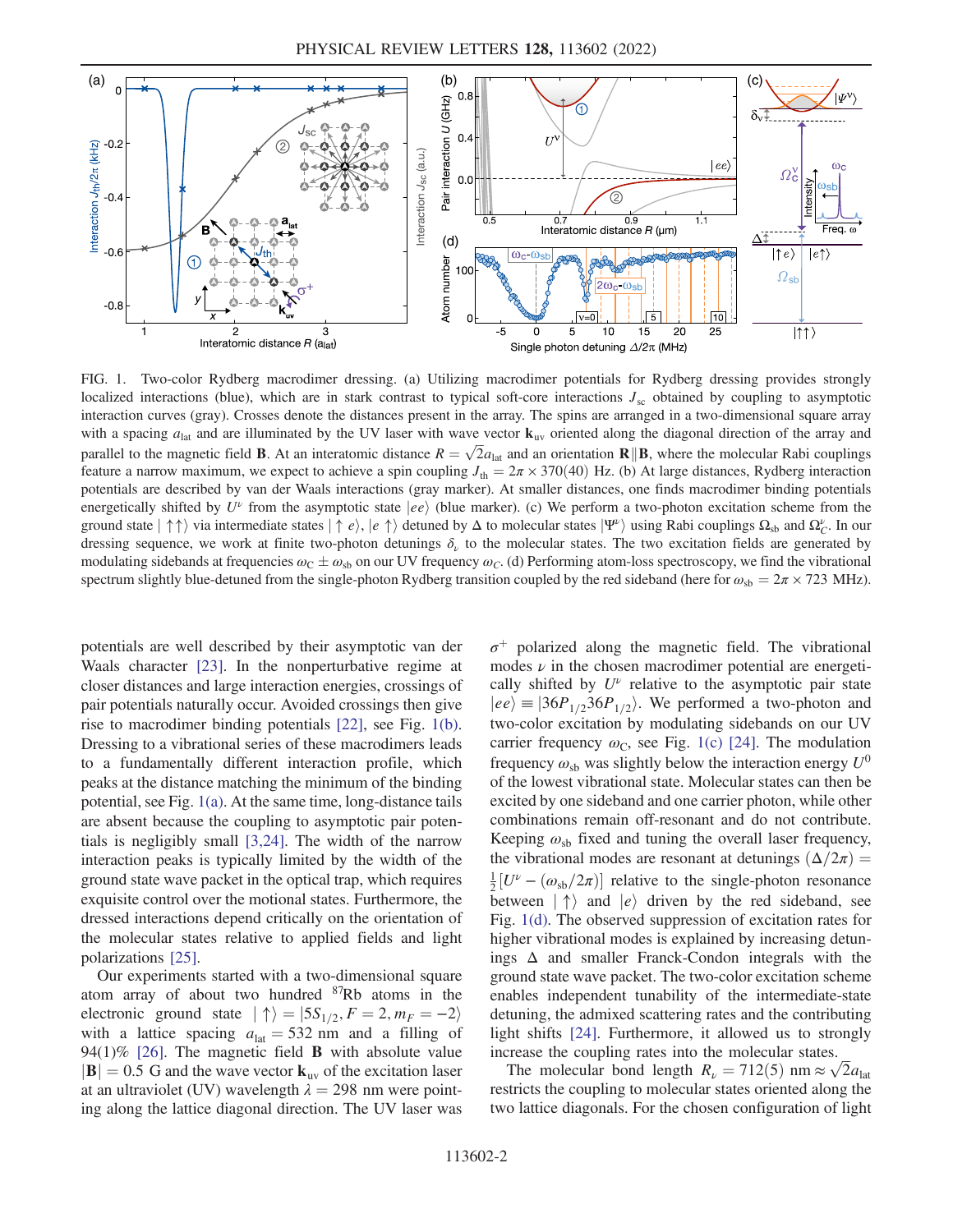polarization and magnetic field, two-photon Rabi couplings  $\Omega_{\nu}$  between an atom pair  $|\uparrow \uparrow \rangle$  into molecular states  $|\Psi^{\nu} \rangle$ reach a strong maximum for  $\mathbf{R}_{\parallel} = (+1, -1)a_{\text{lat}}$  parallel to B, while coupling rates at orthogonal orientation are suppressed [[25](#page-5-1)]. This results in strong spin interactions  $J_{\parallel} \equiv J$ , while interactions  $J_{\perp} \approx 0.06J$  along the orthogonal lattice diagonal direction are negligible on the timescale of our experiments. The interactions  $J$  arise at finite twophoton detunings  $\delta_{\nu}$ , where the molecular states are only virtually populated in a four-photon process [[3\]](#page-4-4) and the  $\sum_{\nu} \Omega_{\nu}^2/(4\delta_{\nu})$  that was dominated by the lowest vibrational energy of a spin-up pair  $|\uparrow \uparrow \rangle$  is reduced through  $J \approx$ mode. Our single-photon Rabi frequency between  $|\uparrow\rangle$  and  $|e\rangle$  was calibrated to be  $\Omega = 2\pi \times 2.83(5)$  MHz, our twophoton Rabi frequency is typically  $\Omega_{\nu} \approx 2\pi \times 50$  kHz.

In a first experiment, we characterized the induced distance-selective interaction potential. To this end, we tuned our laser to a fixed intermediate-state detuning  $\Delta/2\pi$  = 3.58 MHz between the single-photon Rydberg resonance and the lowest vibrational resonance. The two-photon detunings are given by  $\delta_{\nu} = \delta_0 - \nu \hbar \omega_{\nu}$  relative to the vibrational series. Here,  $\delta_0$  is the two-photon detuning relative to the lowest vibrational resonance  $\nu = 0$ . Furthermore,  $\omega_{\nu} = 2\pi \times 3.80$  MHz is the vibrational spacing which is almost independent of  $\nu$  because of the small anharmonicity of the binding potential. We realized a spin- $1/2$  system by including the hyperfine ground state  $|\downarrow\rangle = |5S_{1/2}, F = 1, m_F = -1\rangle$ , that was coupled to  $\langle \uparrow \rangle$  by a microwave (MW) field but remained uncoupled to the molecular states. Neglecting irrelevant terms linear in the spin operators, the resulting spin lattice is thus described by the Ising Hamiltonian

$$
\hat{H} = \hbar \sum_{i \neq j} \frac{J_{ij}}{2} \hat{S}_i^z \hat{S}_j^z,\tag{1}
$$

<span id="page-2-0"></span>where interactions  $J_{ij} = J\delta_{i-j,\mathbf{R}_{\parallel}}$  are restricted to the coupled lattice diagonal and  $\hat{S}_i^z(\hat{S}_j^z)$  are the z components of the spin operators at lattice sites  $i(j)$ . We studied the evolution of our atom array under Eq. [\(1\)](#page-2-0) by performing Ramsey interfer-ometry, see Fig. [2\(a\)](#page-2-1). After initializing all atoms in  $|\uparrow\rangle$ , a global  $\pi/2$  pulse prepared the state  $|\rightarrow\rangle^{\otimes N}$ , with  $|\rightarrow\rangle =$  $(1/\sqrt{2})(\ket{\downarrow} - i \ket{\uparrow})$  and N the total atom number in the system. Subsequently, we applied two UV dressing pulses with duration  $t_{\rm uv}/2$ , interrupted by a  $\pi$  rotation (spin echo) in order to cancel phases originating from single-atom shifts poportional to  $\hat{S}_i^z$  [\[9\]](#page-4-9). During the evolution, coupled spin pairs accumulate phases  $\varphi(t_{uv}) = \pm J t_{uv}$ . We then closed the interferometer sequence using a final  $\pi/2$  rotation, removed all atoms in the spin state  $\ket{\uparrow}$  and measured the remaining atoms populating the state  $|\downarrow\rangle$  using the single-site resolution of our quantum gas microscope [\[26\]](#page-5-2). In this projective measurement, we observe correlated spin flips using spatially averaged connected two-point correlators

<span id="page-2-1"></span>

FIG. 2. Two-spin correlations. (a) We encode our spin states in two hyperfine ground states coupled by a microwave field. Spin interactions are probed using many-body Ramsey interferometry. (b) We evaluate spin-spin correlations  $C_R^{(2)}$  for increasing interaction time and find a strong signal at a distance  $\mathbf{R} = (1, -1)a_{\text{lat}}$ matching the strongly coupled lattice diagonal. The value at the origin was excluded. (c) The observed spin dynamics  $C_{1,-1}^{(2)}(t)$ originates from correlated spin flips during the Ramsey sequence, as shown in exemplary images from our quantum gas microscope. Error bars in the correlation signal were calculated using a bootstrap algorithm (delete-1 jackknife). We fit the observed spin dynamics to a master equation and obtain  $J = 2\pi \times 318(20)$  Hz and  $\Gamma_{\ket{\rightarrow}}^{\text{fit}} = 0.46(5) \text{ ms}^{-1}$  (solid line). The red shaded area corresponds to the calculated dynamics using the same model with the calculated spin coupling  $J_{th}$  and the experimentally calibrated atom loss  $\Gamma_{\rightarrow}^{ex} = 0.6(1) \text{ ms}^{-1}$ . Here, uncertainties originate from  $J_{\text{th}}$  and  $\Gamma^{\text{ex}}_{|\rightarrow\rangle}$ . The gray shaded region represents measured two-spin correlations  $C_R^{(2)}$  at other distances.

 $C_{\mathbf{R}}^{(2)} = (\langle \hat{S}_{\mathbf{R'}}^z \hat{S}_{\mathbf{R'}+\mathbf{R}}^z \rangle - \langle \hat{S}_{\mathbf{R'}}^z \rangle \langle \hat{S}_{\mathbf{R'+R}}^z \rangle)_{\mathbf{R'}}$ , where  $(.)_{\mathbf{R'}}$  denotes spatial averaging over all positions  $\mathbb{R}^7$  in the lattice. As expected for our selective interactions, we find that correlations are restricted to distances  $\mathbf{R}_{\parallel}$ , see Fig. [2\(b\)](#page-2-1). After an initial quadratic increase, correlations  $C_{1,-1}^{(2)}(t)$  reach a maximum at  $t_{\text{uv}} = 0.7$  ms, which is consistent with a simulation assuming coherent spin dynamics. At later times  $t_{\rm uv}$ , the signal is damped due to atom loss. Fitting a model including dissipation to the spin dynamics[\[27\]](#page-5-3) yields a spin interaction of  $J = 2\pi \times 318(20)$  Hz, close to the calculated value of  $J_{\text{th}} = 2\pi \times 370(40)$  Hz [see Fig. [2\(c\)](#page-2-1)].

A striking signature of our distance-selective spin interactions is the absence of a long-range tail. As a result, a coherent dephasing of the many-body dynamics can be avoided and one expects to observe revivals at  $t_R = 2\pi/J$  in the bulk of the system. The realization of such a clean Ising Hamiltonian is particularly interesting because the coupled spins are expected to evolve into a highly entangled cluster state at times  $t_C = t_R/2$  [[6](#page-4-6)]. Although two-spin correlations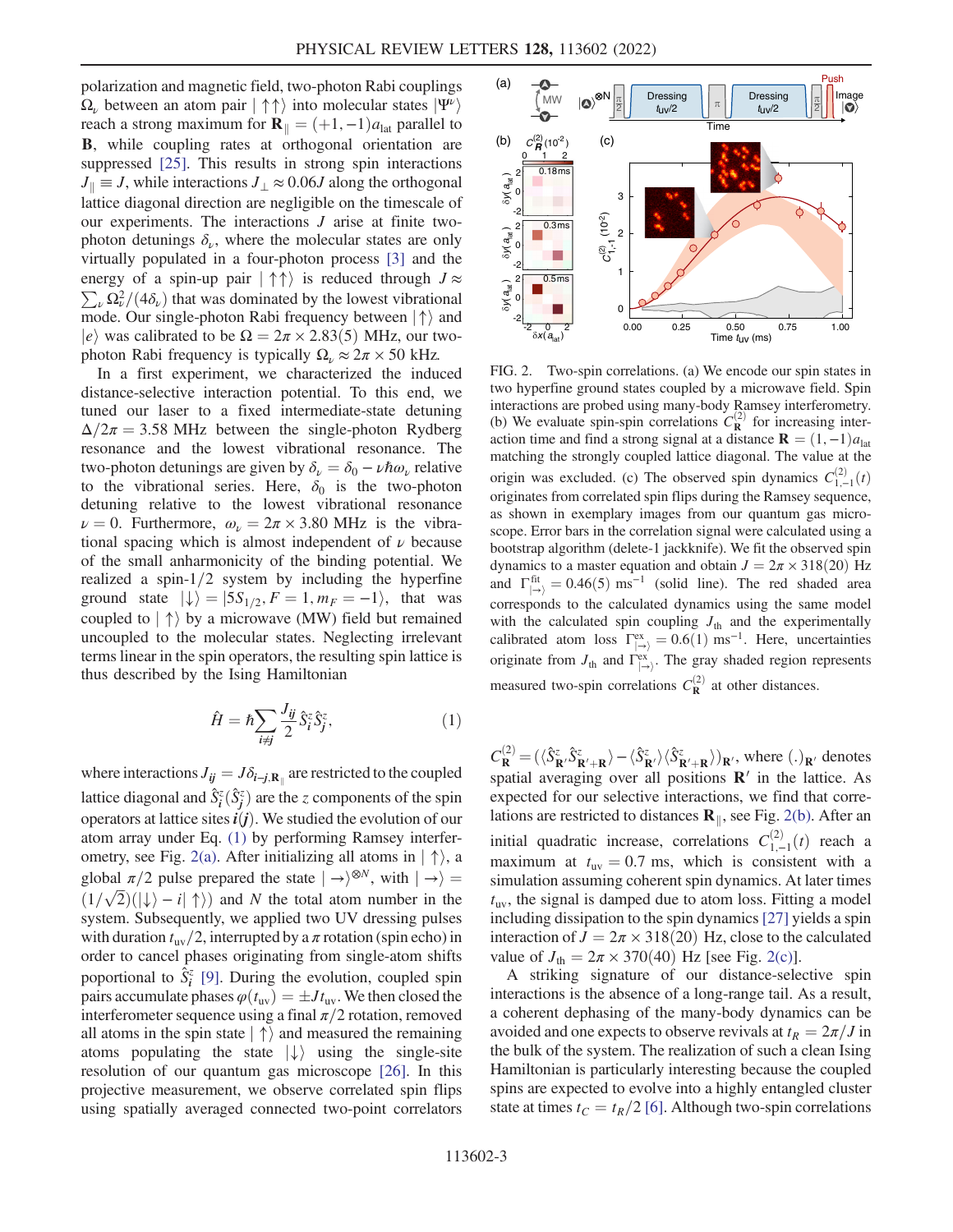<span id="page-3-0"></span>

FIG. 3. Higher-order correlations. (a) In addition to  $C_{1,-1}^{(2)}(t)$ (red), we expect to also observe connected three-spin correlations  $C_{\mathbf{R}_1 \mathbf{R}_2}^{(3)}$  (blue) for distance vectors  $\mathbf{R}_1 = \mathbf{R}_2 = (1, -1)a_{\text{lat}}$  in our spin system. (b) A calculation for both correlators without dissipation reveals that  $C_{1,-1}^{(3)}(t)$  is expected to appear with a delay relative to  $C_{1,-1}^{(2)}(t)$ . At a later time  $t_C$ , all coupled spins evolve into a cluster state. (c) Observed correlation dynamics of  $C_{1,-1}^{(3)}(t)$ . The solid line represents a calculation using the model parameters obtained by fitting  $C_{1,-1}^{(2)}(t)$ . The dynamics is in qualitative agreement with the calculation without dissipation but the amplitude of the signal is damped. The blue-shaded region represents the theoretical expectation. The gray shaded region represents the background at other distances  $\mathbf{R}_2$  while  $\mathbf{R}_1 = (1, -1)a_{\text{lat}}$ . Error bars in the correlation signal are calculated using a bootstrap algorithm (delete-1 jackknife).

at uncoupled sites vanish [[28](#page-5-4)], one expects the formation of multi-spin correlations. At  $t_C$  where  $C_{1,-1}^{(2)}(t_C) = 0$ , the system still features correlations on a global scale [[29](#page-5-5)]. Here, we studied the emergence of higher-order correlations through the spatially averaged connected three-spin correlator  $C_{\mathbf{R}_1\mathbf{R}_2}^{(3)}$  [\[30\]](#page-5-6). We focus on  $C_{1,-1}^{(3)}$  at distances  $\mathbf{R}_1 =$  $\mathbf{R}_2 = (1, -1)a_{\text{lat}}$  where both pairs are coupled by J, as illustrated in Fig. [3\(a\).](#page-3-0) In a dissipationless system, a finite  $C_{1,-1}^{(3)}$  value can be directly linked to three-partite entanglement [\[29\]](#page-5-5). Calculations in a bulk system at unity filling using the experimental value of  $J$  with vanishing dissipation are shown in Fig. [3\(b\)](#page-3-0), illustrating the revival dynamics of higher order correlations. In our spin system, we observe qualitatively similar dynamics, however, with a lower amplitude due to the presence of dissipation [see Fig. [3\(c\)\]](#page-3-0). We find that  $C_{1,-1}^{(3)}(t)$  evolves with a delay compared to  $C_{1,-1}^{(2)}(t)$ , in agreement with our calculation. The buildup of multispin correlations by two-spin interactions can be understood because flipped spin pairs [\[11\]](#page-4-11) constrain the dynamics of neighboring spins during the Hamiltonian dynamics.

At later times  $t_{uv}$ , atom loss becomes dominant, which limits us from observing coherent revival dynamics. From an independent experimental calibration, we extract the atom loss rate  $\Gamma_{\ket{\rightarrow}}^{\text{ex}} = 0.6(1) \text{ ms}^{-1}$ , yielding a dressing

quality factor of  $J/\Gamma_{\to}^{\text{ex}} \approx 2\pi \times 0.5$  [\[30\]](#page-5-6). The observed value  $\Gamma_{\ket{\rightarrow}}^{\text{ex}}$  is above the calculated value  $\Gamma_{\ket{\rightarrow}}^{\text{th}} = 0.011 \text{ ms}^{-1}$ assuming only off-resonant Rydberg and macrodimer scattering. This additional loss could be associated with off-resonant excitation by the near-resonant sideband, depended on the detuning  $\Delta$  and the power in the sideband, and was independent of the macrodimer coupling. Possible origins include collective loss channels found in other Rydberg dressing experiments operating at high densities, potentially triggered by black-body radiation [[9,](#page-4-9)[31](#page-5-7),[32](#page-5-8)], as well as phase noise on the laser [[33](#page-5-9)].

Besides atom loss, we identify a signature that is specific for macrodimers and their wave packets and limits dressing at low intermediate-state detunings. Our spectroscopy of the lowest vibrational resonance starting from  $|\uparrow\rangle$  revealed a surprisingly strong ac-Stark shift  $V_{pd}$ , see Figs. [4\(a\)](#page-3-1) and [4\(b\).](#page-3-1) This originates from the coupling to a complete set of continuum modes for photodissociated states  $| \uparrow e \rangle$ ,  $|e \uparrow \rangle$ , see Fig. [4\(c\)](#page-3-1). Summing over the contributing modes and accounting for their kinetic energies  $E_k = \hbar \omega_k$  in the relative motion and bound-continuum Franck-Condon

<span id="page-3-1"></span>

FIG. 4. Photodissociation into continuum modes. (a) Performing spectroscopy of the lowest vibrational line reveals a shift  $V_{pd}$ from the expected line position (orange), which increases with laser power (gray to red), here for  $\omega_{sb} = 2\pi \times 728$  MHz. (b) This linear light shift  $V_{\text{pd}}/(2\pi) = a(\Delta_C)[\Omega_C/(2\pi)]^2$  agrees very well with the theoretical model (solid line). (c) The calculation assumes a coupling  $\Omega_{\rm C}$  into singly excited pair states occupying motional continuum states by the carrier field. (d) By varying  $\omega_{sb}$ , we measure the dependency of  $a(\Delta_C)$  on the carrier detuning  $\Delta_C$ between the molecular state and the intermediate state and find agreement with the calculation (dashed blue line). The blue shaded region indicates the varying contributions from different partial waves, which contribute to a broadening of the resonance, as shown in the inset for  $\Delta_C/2\pi = -3.6, -6.35, \text{ and } -10.1 \text{ MHz}$ (red to gray). Here, solid lines represent the theoretical expectation and error bars on the data points indicate the  $1\sigma - 67\%$ confidence interval of fitted resonance profiles.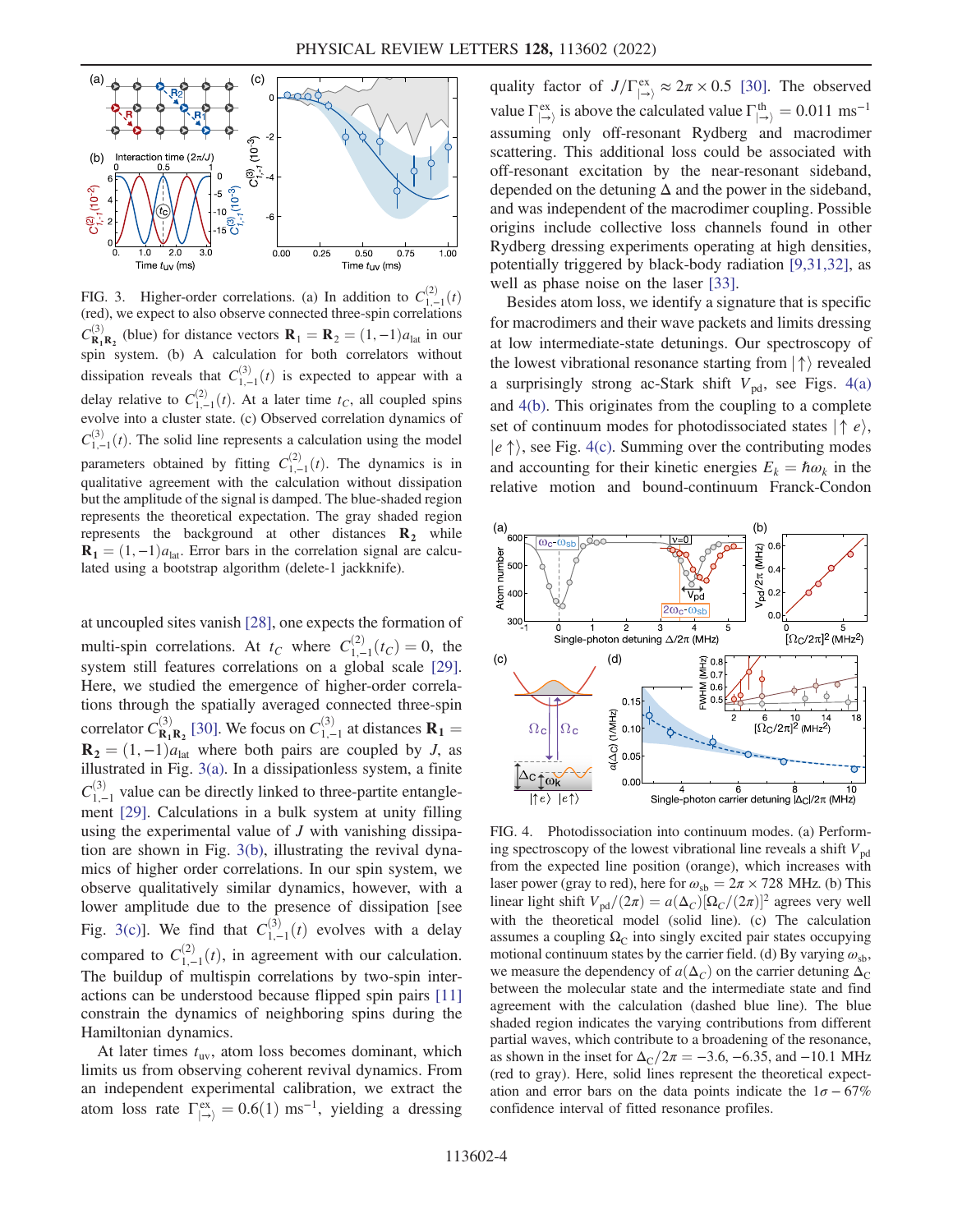factors [\[34\]](#page-5-10), we can predict the observed shift  $V_{pd}$ , see Figs. [4\(b\)](#page-3-1) and [4\(d\)](#page-3-1). The shift increases for smaller carrier detunings  $\Delta_C = \delta_0 - \Delta$  and adds an offset to the detunings used in the calculation of the spin coupling. The coupling into the continuum furthermore broadens our resonance profiles, which will introduce dephasing to the spin dynamics at larger times  $t_{uv}$ , see the inset of Fig. [4\(d\)](#page-3-1). We attribute this to the varying individual light shifts of the angular partial waves contributing to the oriented macrodimer as well as on-resonant photodissociation into continuum states for  $\Delta_C = -\omega_k$  [[30](#page-5-6)]. During our dressing experiment, we chose values  $\Delta_C/2\pi = -6.3$  and  $\omega_{sb} =$  $2\pi \times 726$  MHz where the effect of the broadening is small.

In conclusion, we realized Rydberg-dressed interactions restricted to a controllable selectable distance using macrodimers. At present, atom loss prevents us from observing coherent revivals. We anticipate an improvement by 1 order of magnitude in the dressing quality factor at unity Franck-Condon overlap. This can be achieved using shallower binding potentials available at larger distances and principal quantum numbers [[24](#page-5-0)]. Here, also motional states contribute less because the vibrational wave packets carry less kinetic energy. In this scenario, we expect a preparation fidelity of 20% for a cluster state in a system of 25 atoms. In a cryogenic environment where losses approach the singleparticle limit, this fidelity increases to 95%. Further improvements include encoding the qubit in a clock state with larger Ramsey coherence time, increasing the power and reducing the noise on the UV laser, reducing the densities [[9](#page-4-9)[,11\]](#page-4-11) or performing potential engineering [[35](#page-5-11)]. Symmetrizing the spin couplings in the plane through magnetic field and polarization control promises the creation of large-scale two-dimensional cluster states.

We thank all contributors to the open-source programs "pair interaction" and "ARC." Furthermore, we thank David Stephen for valuable discussions and Simon Evered for contributions to the experiment. We acknowledge funding by the Max Planck Society (MPG) and from Deutsche Forschungsgemeinschaft (DFG, German Research Foundation) under Germany's Excellence Strategy—EXC-2111–390814868 and Project No. BL 574/15-1 within SPP 1929 (GiRyd). This project has received funding from the European Union's Horizon 2020 research and innovation programme under Grant Agreement No. 817482 (PASQuanS) and the European Research Council (ERC) No. 678580 (RyD-QMB). K. S. acknowledges funding through a stipend from the International Max Planck Research School (IMPRS) for Quantum Science and Technology and J. R. acknowledges funding from the Max Planck Harvard Research Center for Quantum Optics. V. W. acknowledges support by the NSF through a grant for the Institute for Theoretical, Atomic, Molecular, and Optical Physics at Harvard University and the Smithsonian Astrophysical Observatory.

<span id="page-4-0"></span>[\\*](#page-0-0) Simon.Hollerith@mpq.mpg.de

<span id="page-4-1"></span>[†](#page-0-0) Present address: ICFO—Institut de Ciencies Fotoniques, The Barcelona Institute of Science and Technology, 08860 Castelldefels (Barcelona), Spain.

- <span id="page-4-2"></span>[1] R. Raussendorf and H. J. Briegel, [Phys. Rev. Lett.](https://doi.org/10.1103/PhysRevLett.86.5188) 86, 5188 [\(2001\).](https://doi.org/10.1103/PhysRevLett.86.5188)
- <span id="page-4-3"></span>[2] M. Mamaev, R. Blatt, J. Ye, and A. M. Rey, *[Phys. Rev. Lett.](https://doi.org/10.1103/PhysRevLett.122.160402)* 122[, 160402 \(2019\).](https://doi.org/10.1103/PhysRevLett.122.160402)
- <span id="page-4-4"></span>[3] R. M. W. van Bijnen and T. Pohl, [Phys. Rev. Lett.](https://doi.org/10.1103/PhysRevLett.114.243002) 114, [243002 \(2015\).](https://doi.org/10.1103/PhysRevLett.114.243002)
- [4] A. Periwal, E. S. Cooper, P. Kunkel, J. F. Wienand, E. J. Davis, and M. Schleier-Smith, [Nature \(London\)](https://doi.org/10.1038/s41586-021-04156-0) 600, 630 [\(2021\).](https://doi.org/10.1038/s41586-021-04156-0)
- <span id="page-4-5"></span>[5] H. Wu, X.-Y. Lin, Z.-X. Ding, S.-B. Zhen, I. Lesanovsky, and W. Li, [arXiv:2110.12694.](https://arXiv.org/abs/2110.12694)
- <span id="page-4-6"></span>[6] O. Mandel, M. Greiner, A. Widera, T. Rom, T. W. Hänsch, and I. Bloch, [Nature \(London\)](https://doi.org/10.1038/nature02008) 425, 937 (2003).
- <span id="page-4-7"></span>[7] H. Levine, A. Keesling, G. Semeghini, A. Omran, T. T. Wang, S. Ebadi, H. Bernien, M. Greiner, V. Vuletić, H. Pichler, and M.D. Lukin, [Phys. Rev. Lett.](https://doi.org/10.1103/PhysRevLett.123.170503) 123, 170503 [\(2019\).](https://doi.org/10.1103/PhysRevLett.123.170503)
- <span id="page-4-8"></span>[8] S. de Léséleuc, V. Lienhard, P. Scholl, D. Barredo, S. Weber, N. Lang, H. P. Büchler, T. Lahaye, and A. Browaeys, Science 365[, 775 \(2019\)](https://doi.org/10.1126/science.aav9105).
- <span id="page-4-9"></span>[9] J. Zeiher, R. van Bijnen, P. Schauß, S. Hild, J.-Y. Choi, T. Pohl, I. Bloch, and C. Gross, Nat. Phys. 12[, 1095 \(2016\).](https://doi.org/10.1038/nphys3835)
- <span id="page-4-10"></span>[10] Y.-Y. Jau, A. M. Hankin, T. Keating, I. H. Deutsch, and G. W. Biedermann, Nat. Phys. 12[, 71 \(2016\)](https://doi.org/10.1038/nphys3487).
- <span id="page-4-11"></span>[11] J. Zeiher, J.-Y. Choi, A. Rubio-Abadal, T. Pohl, R. van Bijnen, I. Bloch, and C. Gross, [Phys. Rev. X](https://doi.org/10.1103/PhysRevX.7.041063) 7, 041063 [\(2017\).](https://doi.org/10.1103/PhysRevX.7.041063)
- <span id="page-4-12"></span>[12] V. Borish, O. Marković, J. A. Hines, S. V. Rajagopal, and M. Schleier-Smith, Phys. Rev. Lett. 124[, 063601 \(2020\).](https://doi.org/10.1103/PhysRevLett.124.063601)
- <span id="page-4-13"></span>[13] E. Guardado-Sanchez, B. M. Spar, P. Schauss, R. Belyansky, J. T. Young, P. Bienias, A. V. Gorshkov, T. Iadecola, and W. S. Bakr, Phys. Rev. X 11[, 021036 \(2021\)](https://doi.org/10.1103/PhysRevX.11.021036).
- <span id="page-4-14"></span>[14] A. W. Glaetzle, M. Dalmonte, R. Nath, I. Rousochatzakis, R. Moessner, and P. Zoller, [Phys. Rev. X](https://doi.org/10.1103/PhysRevX.4.041037) 4, 041037 [\(2014\).](https://doi.org/10.1103/PhysRevX.4.041037)
- [15] A. W. Glaetzle, R. M. W. van Bijnen, P. Zoller, and W. Lechner, Nat. Commun. 8[, 15813 \(2017\).](https://doi.org/10.1038/ncomms15813)
- <span id="page-4-15"></span>[16] L. I. R. Gil, R. Mukherjee, E. M. Bridge, M. P. A. Jones, and T. Pohl, Phys. Rev. Lett. 112[, 103601 \(2014\).](https://doi.org/10.1103/PhysRevLett.112.103601)
- <span id="page-4-16"></span>[17] G. Pupillo, A. Micheli, M. Boninsegni, I. Lesanovsky, and P. Zoller, Phys. Rev. Lett. 104[, 223002 \(2010\)](https://doi.org/10.1103/PhysRevLett.104.223002).
- <span id="page-4-17"></span>[18] T. Rakovszky, P. Sala, R. Verresen, M. Knap, and F. Pollmann, Phys. Rev. B 101[, 125126 \(2020\).](https://doi.org/10.1103/PhysRevB.101.125126)
- <span id="page-4-18"></span>[19] C. Boisseau, I. Simbotin, and R. Côté, [Phys. Rev. Lett.](https://doi.org/10.1103/PhysRevLett.88.133004) 88, [133004 \(2002\).](https://doi.org/10.1103/PhysRevLett.88.133004)
- [20] K. R. Overstreet, A. Schwettmann, J. Tallant, D. Booth, and J. P. Shaffer, Nat. Phys. 5[, 581 \(2009\)](https://doi.org/10.1038/nphys1307).
- [21] H. Saßmannshausen and J. Deiglmayr, [Phys. Rev. Lett.](https://doi.org/10.1103/PhysRevLett.117.083401) 117, [083401 \(2016\).](https://doi.org/10.1103/PhysRevLett.117.083401)
- <span id="page-4-19"></span>[22] S. Hollerith, J. Zeiher, J. Rui, A. Rubio-Abadal, V. Walther, T. Pohl, D. M. Stamper-Kurn, I. Bloch, and C. Gross, Science 364[, 664 \(2019\)](https://doi.org/10.1126/science.aaw4150).
- <span id="page-4-20"></span>[23] S. Weber, C. Tresp, H. Menke, A. Urvoy, O. Firstenberg, H. P. Büchler, and S. Hofferberth, [J. Phys. B](https://doi.org/10.1088/1361-6455/aa743a) 50, 133001 [\(2017\).](https://doi.org/10.1088/1361-6455/aa743a)